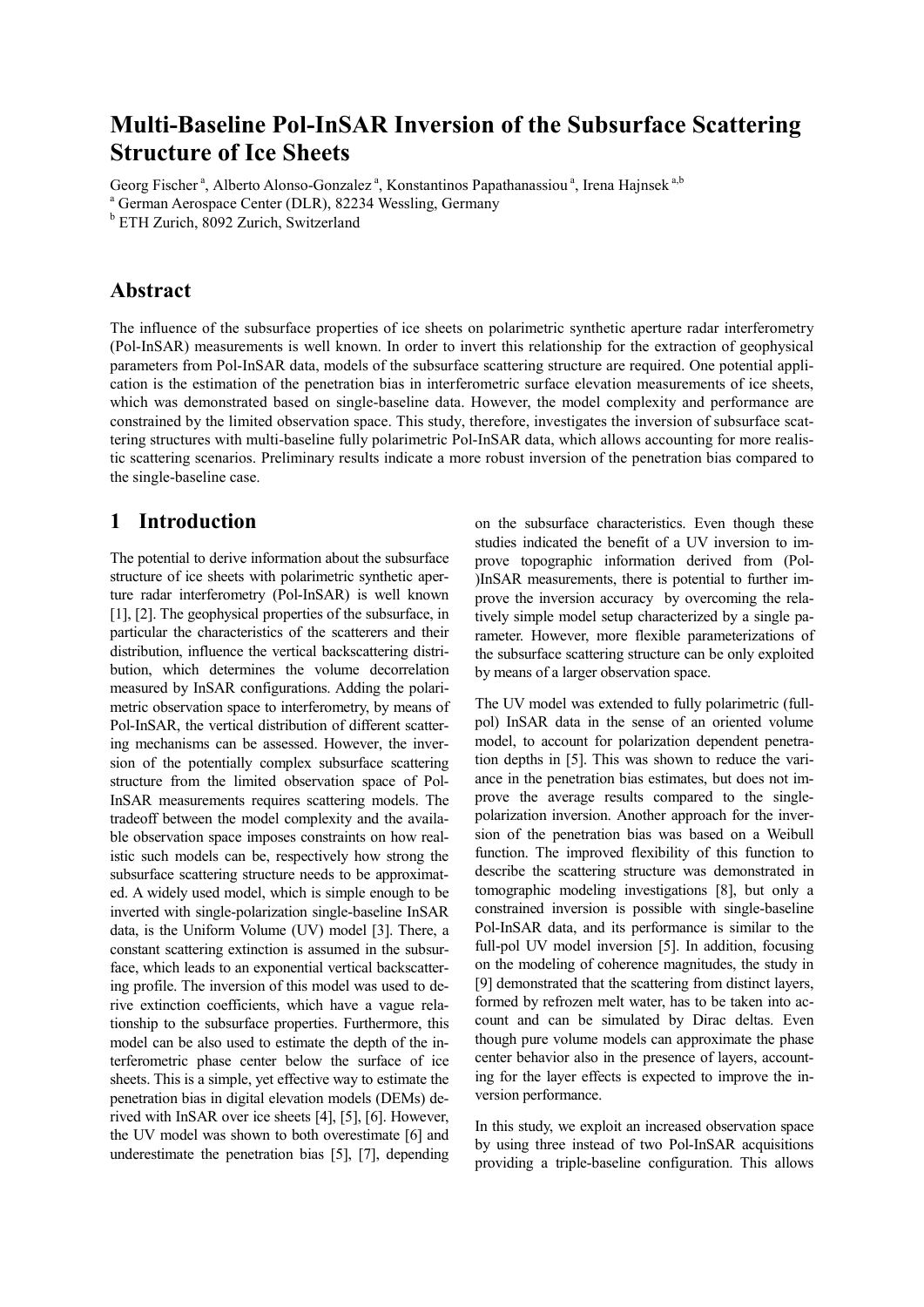the use of more complex models, which are investigated with respect to their performance to estimate the penetration bias. A model setup consisting of a UV model for the volume scattering component and a Dirac delta to account for the effect of distinct subsurface layers is investigated. The inversion approach is introduced, preliminary results are discussed, and the performance is investigated with respect to the estimation and compensation of the penetration bias, based on airborne L-band SAR data from the Greenland ice sheet.

### 2 Test Site and SAR Data

An unique airborne SAR dataset was acquired with DLR's F-SAR system in Greenland during April and May 2015. Fully polarimetric and multi-baseline interferometric datasets were acquired in five different microwave frequency bands (i.e. X-, C-, S-, L-, P-band) over various glacier zones of Greenland. Preliminary results are shown on two test sites (South Dome, EGIG T05) in the percolation zone that have different subsurface structures. South Dome is the highest elevated area in southern Greenland, with a clear subsurface layering in a firn column of several tens of meters depth and affected by rather limited seasonal melting. Ground penetrating radar (GPR) profiles confirmed the aforementioned stratigraphy [9]. The second test site, EGIG T05, is characterized by an abundance of ice inclusions within the firn, due to more refrozen melt water because of its lower elevation. This leads to a more homogeneous vertical backscattering structure, which is also confirmed by GPR data. More information about the campaign can be found in [9] and [8].

Prior to the analysis, the multi-baseline phase calibration of the SAR data was validated and refined at corner reflectors. The temporal decorrelation is considered negligible for the ARCTIC15 dataset with only about 15 min between consecutive acquisitions at stable negative temperatures. Noise decorrelation is always above 0.96.

## 3 Methods

In a generic way, the interferometric coherence  $\nu$  in polarization  $\vec{w}$  can be modelled as

$$
\gamma(\vec{w}) = \frac{\gamma_{Vol}(f_V, \vec{w}) + \sum_{j=1}^{N} m_j(\vec{w})e^{ik_Z V_0 l^Z j}}{1 + \sum_{j=1}^{N} m_j(\vec{w})}.
$$
 (1)

Here,  $\gamma_{Vol}(f_V, \vec{w})$  is the volume coherence, which depends on the vertical scattering structure  $f_V$ , as described by volume models. For instance,  $f_V$  is an exponential function in the UV model, which can be polarization dependent. Distinct scattering layers, as they are present at the South Dome test site, are modelled as Dirac deltas at depth  $z_i$  with layer-to-volume scattering



Figure 1 The idea behind the Random Uniform Volume plus 1 Layer approximation. As a first case, this model setup can approximate the effects of several layers combined with a random volume. As a second case, the polarization dependence of the volume in an oriented volume scenario can be also accounted for by a single virtual layer in the model

ratio  $m_i$ . The interferometric phase-to-height variation is described by the vertical wavenumber in the volume

$$
k_{zVol} = \frac{4\pi\sqrt{\epsilon}}{\lambda} \frac{\Delta\theta_r}{\sin\theta_r},
$$
 (2)

considering the refracted incidence angle  $\theta_r$  and propagation in the subsurface. The permittivity  $\epsilon$  can be derived from the density of firn cores and is set to 2.0 for this analysis. The model setup in (1) can have an arbitrary number of parameters, depending on the complexity of the volume model and the assumed number  $N$  of layers. Therefore, it is necessary to adapt the model complexity to the available observation space. For single-polarization single-baseline InSAR data, a UV model, which has only one parameter can be inverted if layers are not considered [3], [4], [5], [6]. With full-pol single-baseline data, a polarization dependent UV model, in the sense of an oriented volume scenario can be inverted, which can reduce the variance of penetration bias estimates [5]. Inversion techniques for more flexible volume models, using a two-parameter Weibull function, were also described based on such an observation space. However, in order to account for layer effects or to improve the representation of the polarization dependence of the volume scattering structure, larger observation spaces are required. The exploitation of Pol-InSAR data from 3 tracks, providing 3 baselines, allows taking layer effects into account. Still, the model setup in (1) needs to be carefully constrained.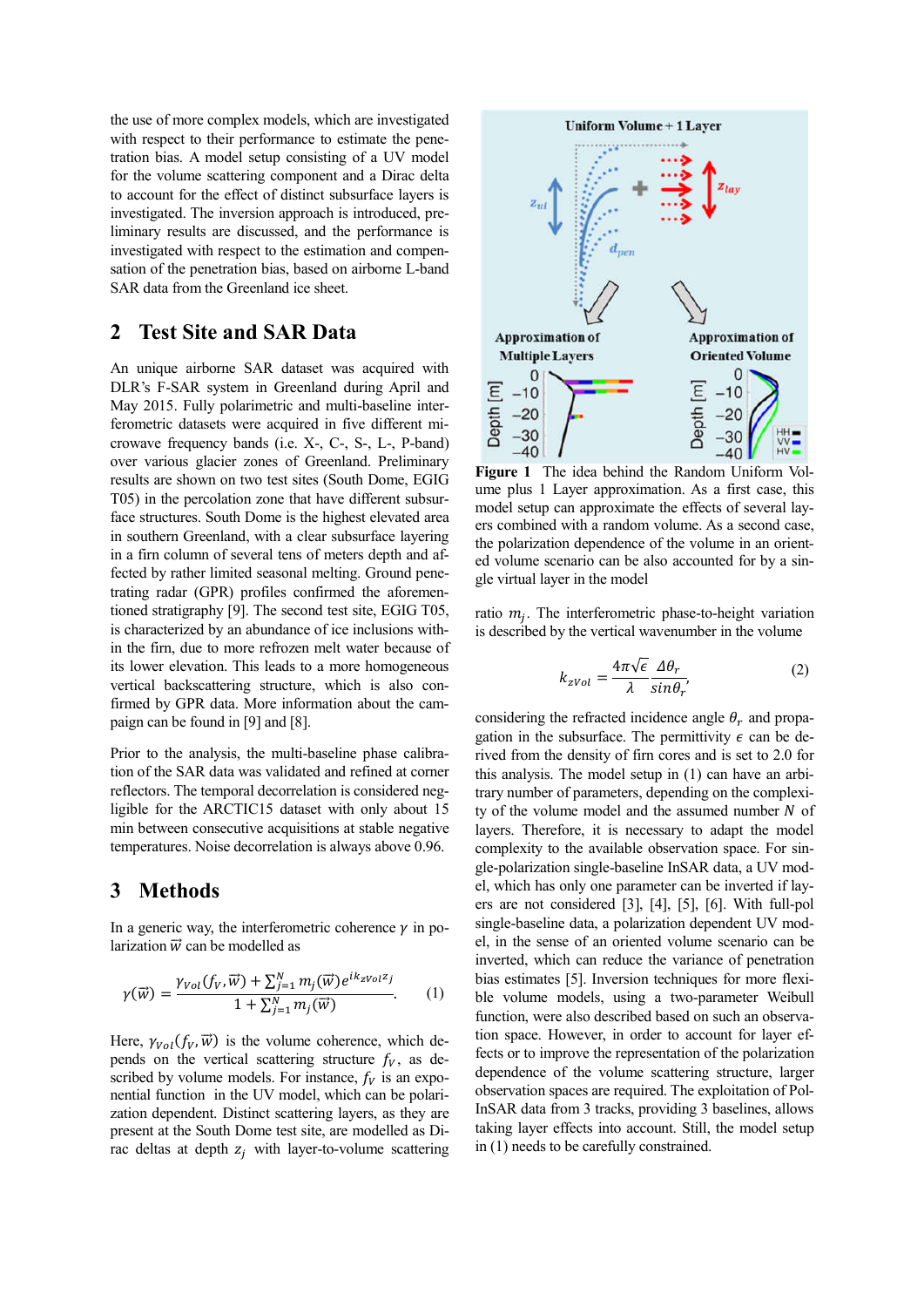One way of achieving a model setup that is invertible with triple-baseline full-pol Pol-InSAR data is by assuming a polarization independent volume and one (virtual) layer. This allows to approximate two cases: First, the virtual layer can account for the combined effect of several layers. The resulting Dirac delta can be seen as a vector superposition of different Dirac deltas at different depths with amplitude  $m_i$  and phase  $e^{ik_z v_0}$  in the complex plane. Second, if no layers are present, the virtual Dirac delta is a way to approximate the polarization differences in the volume structure. This concept is sketched in Figure 1. In the following, the volume structure is parameterized as a polarization independent UV model, with penetration depth  $d_{pen}$  and a vertical shift parameter  $z_{ul}$  that defines its upper boundary

$$
\gamma_{Vol} = e^{ik_z z_0} \frac{1}{1 + \frac{id_{pen}k_{zVol}}{2}} e^{ik_z v_{ol} z_{ul}}.
$$
 (3)

 $z_{ul}$  allows to shift the volume structure downwards to account for snow or young firn, which can be transparent at longer wavelengths. This uniform volume plus 1 layer setup corresponds to considering  $\gamma_{Vol}$  from (3) in (1) and setting  $N = 1$ .

For the inversion, we follow the algorithm proposed in [10], which minimizes the Frobenius norm between the matrices of the multi-baseline full-pol coherences of the data and their modeled counterparts. The advantage of this approach is that the minimization is based only on the structure parameters (layer depth  $z$ , UV penetration depth  $d_{pen}$ , UV upperlimit  $z_{ul}$ ) and then, given a certain structure solution, the resulting polarimetry (layerto-volume ratio  $m$ ) is extracted from the multi-baseline full-pol coherence matrix. This reduces the dimensionality of the parameter search space in the minimization. The solution of the minimization is given then by the model parameters that provide the best fit to the data. The upper limit parameter  $z_{ul}$  of the UV model is then considered an estimate of the surface, which can be used to compensate for the penetration bias.

#### 4 First Results

Preliminary results are derived for both the EGIG T05 (Figure 2) and the South Dome (Figure 3) data. The figures show Capon tomograms derived from 6 (South Dome) respectively 9 (EGIG T05) parallel tracks [8]. The tomogram in **Figure 2** shows the rather homogeneous subsurface scattering structure at the EGIG T05 test site with a gradual decrease of the intensity with depth. At the South Dome test site (Figure 3), the tomogram shows two distinct subsurface layers, at about -5 m and -10 m, which originate from refrozen melt water. The tomograms are referenced to GNSS measurements at



Figure 2 Capon tomogram from the lower percolation zone (EGIG T05) at L-band in HH polarization. The red line shows the surface estimation by means of the UV upperlimit parameter  $z_{ul}$  from the triple-baseline fullpol inversion.



Figure 3 Capon tomogram from the upper percolation zone (South Dome) at L-band in HH polarization. The red line shows the surface estimation by means of the UV upperlimit parameter  $z_{ul}$  from the three-baseline full-pol inversion.

the surface, which were acquired during the campaign. The triple-baseline inversion is conducted with average  $k_{zVol}$  values of 0.25, 0.38, and 0.63 at South Dome and with average  $k_{zVol}$  values of 0.32, 0.45 and 0.76 at EGIG T05. The result is shown as a red line by means of the  $z_{nl}$  parameter, which provides an estimate of the surface location. In both examples, the surface estimates accurately follow the upper boundary of the tomograms. The first few meters below the real surface are widely transparent and are thus not accounted for by the inversion. The estimation of the position of the first significant scattering contributions at the upper boundary of the tomogram can be seen as a reliable topographic information from a radar perspective. Even if it is still few meters below the surface, it is a clearly more accurate "surface" information than the pure interferometric phase center, which is located deeper, as indicated in Figure 4, and can strongly depend on the baseline [11], [5]. A comparison of the triple-baseline surface estimates to the surface estimates of a single-polarization single-baseline UV model inversion is shown in Figure 5. The single-channel results are shown for the same baselines used in the triple-baseline inversion. They strongly vary across polarizations and across baselines. Even some overestimation of the surface location are visible. The result of the triple-baseline inversion, indicated by the red line, provides clearly more robust estimates. It is important to note that while these preliminary results are promising, the inversion performance strongly relies on the selected baselines and the applied minimization strategy. First tests on other frequencies and employing a Weibull function for the volume were conducted, but further research is necessary to achieve robust results also in these cases.